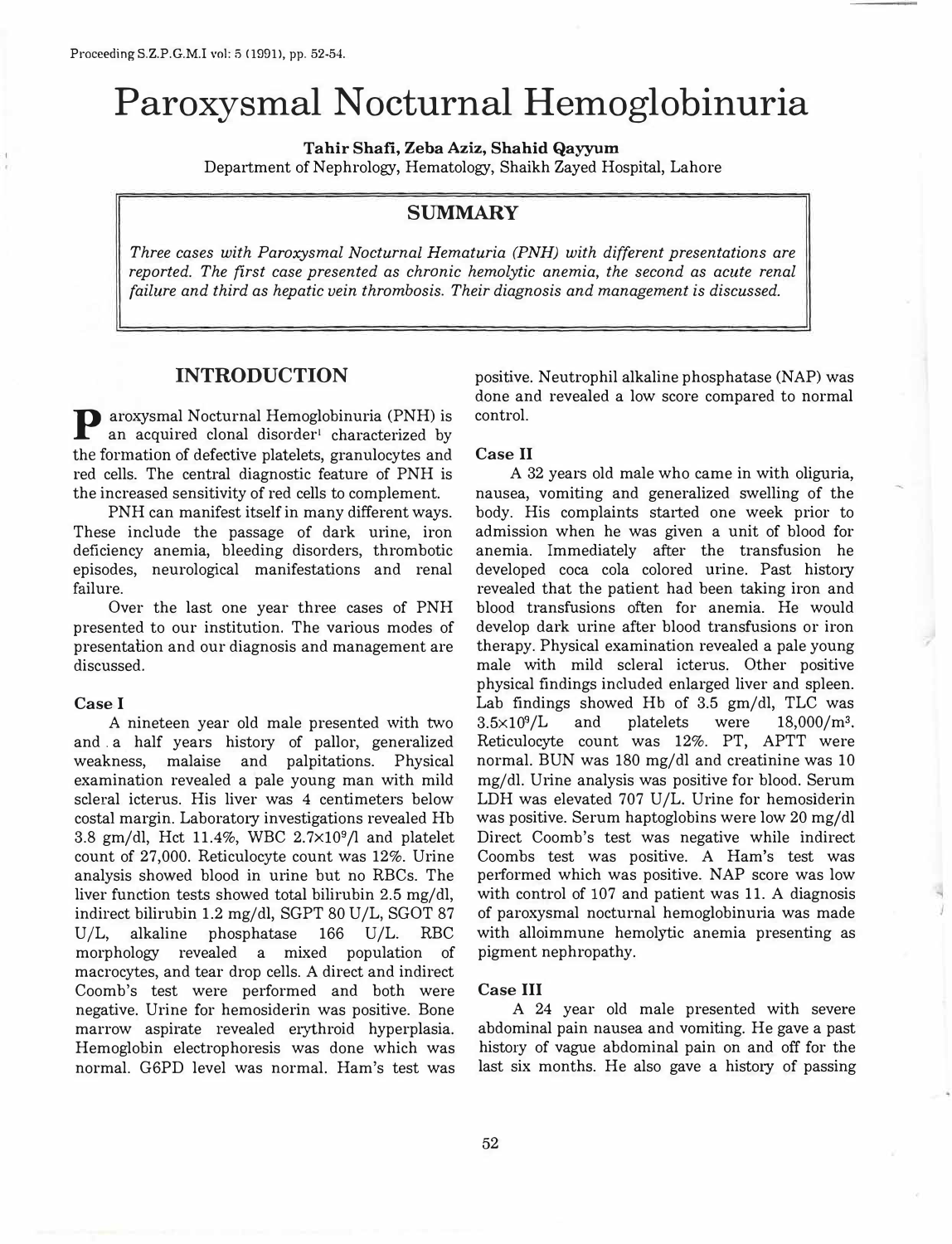dark urine on and off for one year. On examination the patients was in severe pain. He was pale. Conjunctiva showed mild scleral icterus. He had a pulse of 120/min and a BP of 90/70. Other positive physical finding was an enlarged and a very tender liver. Laboratory examination revealed Hb of 4.0  $gm/dl$ , TLC  $2.5 \times 10^9/L$  with neutrophil 72%, lymphocytes 20%, monocytes 05%, eosinophils 02 %, basophils 01%, platelets were 40,000. The reticulocyte count was 14%. Peripheral smear was normocytic normochromic with few macrocytes. Bone marrow aspirate was performed which revealed a hypocellular marrow with erythroid hyperplasia and no iron stores. Coomb's test both direct and indirect were negative. Urine for hemosiderin was positive. A Ham's test was done which was positive. Liver biopsy revealed centrilobular congestion and sinusoidal congestion with no evidence of right heart failure. Liver scan revealed only the caudate lobe of the liver. The NAP score was low thus confirming the diagnosis of PNH and Budd Chiari syndrome.

## **DISCUSSION**

PNH is an acquired clonal disorder. The red cell show increased sensitivity to compliment which may be activated both by classical or alternate pathway<sup>2</sup>. The defect in the membranes of granulocytes and platelets is less known but they also show increased sensitivity to complement<sup>3</sup>. Chemotactic response of PNH granulocytes is also abnormal. The abnormal cells are derived from a somatic mutation arising in a damaged marrow and have selective growth advantage over normal cells.

PNH generally runs a chronic course. There are different modes of presentation. Chronic hemolysis is a common presenting problem. Hemolysis is usually irregular and may be precipitated by infections, surgery and even strenuous exercise<sup>4</sup> . The patients manifest all the clinical and laboratory signs of chronic hemolytic anemia as seen in patient 1 and 2.

Iron deficiency anemia may be a presenting feature. This is because of iron loss both as hemosiderin and hemoglobin in urine. Iron administration results in hemolysis<sup>5</sup> indicating that there is increased production of both normal and abnormal clone of red cells. The new abnormal cells undergo hemolysis.

Severe bleeding tendencies due to low platelet

count may be a prominent clinical manifestation.

Venous thrombosis is associated with grave prognosis. The Budd-Chiari syndrome results from hepatic vein thrombosis**<sup>6</sup>**and presents as colicky abdominal pain. Small venous occlusions may occur in the brain**<sup>7</sup>**with or without any objective neurologic findings. The reason for increased thrombotic complications may be related to activation of platelets by complement or to intravascular release of ADP from aging red cells causing platelet aggregation.

Budd-Chiari syndrome results from occlusion of the hepatic veins due to thrombosis. In this condition the liver is grossly enlarged tender and severe intractable ascites is present. However sign<sup>s</sup> and symptoms of right heart failure are absent.

A patient with PNH may present with acute renal failure**8** like our case 2. During hemolytic episode free hemoglobin is released into circulation. This will bind to Haptoglobin in the blood. If the concentration exceeds the binding capicity of haptoglobin which is about 100 mg/dl of plasma, free hemoglobin circulates in the blood and is cleared from the circulation rapidly within hours by glomerular filtration. Renal tubular epithelial cells are then exposed to it. This free hemoglobin appears to result in acute renal failure when some other systemic abnormalities like acidosis, dehydration, shock or other conditions associated with decreased renal perfusion are present<sup>9</sup>. Under these circmstances hemoglobin becomes toxic to the renal tubule and also causes heodynamic abnormalities which result in acute renal failure. During acidosis hemoglobin is converted to ferrihemmate which is toxic. During ischemia or anoxia renal tubular cell are damaged and become more vulnerable to toxic effects of hemoglobin. Intratubular obstruction from cellular debris and pigment casts can also result in acute renal failure. Altered cortical and glomerular hemodynamics mediated through increased sympathetic activity, increased renin angiotensin activity, decreased synthesis of vasodilatory prostaglandins and or increase in plasma vasopressin may also contribute to development of acute renal failure in these patients**<sup>10</sup> •** Clinical course of acute renal failure due to hemoglobinuria is often like other cases of acute renal failure. A phase of oliguria is followed by diuretic phase. Following an episode of intrvascular hemolysis patient will pass urine of dark color. Urine output drops and renal function decreases. During this oliguric phase